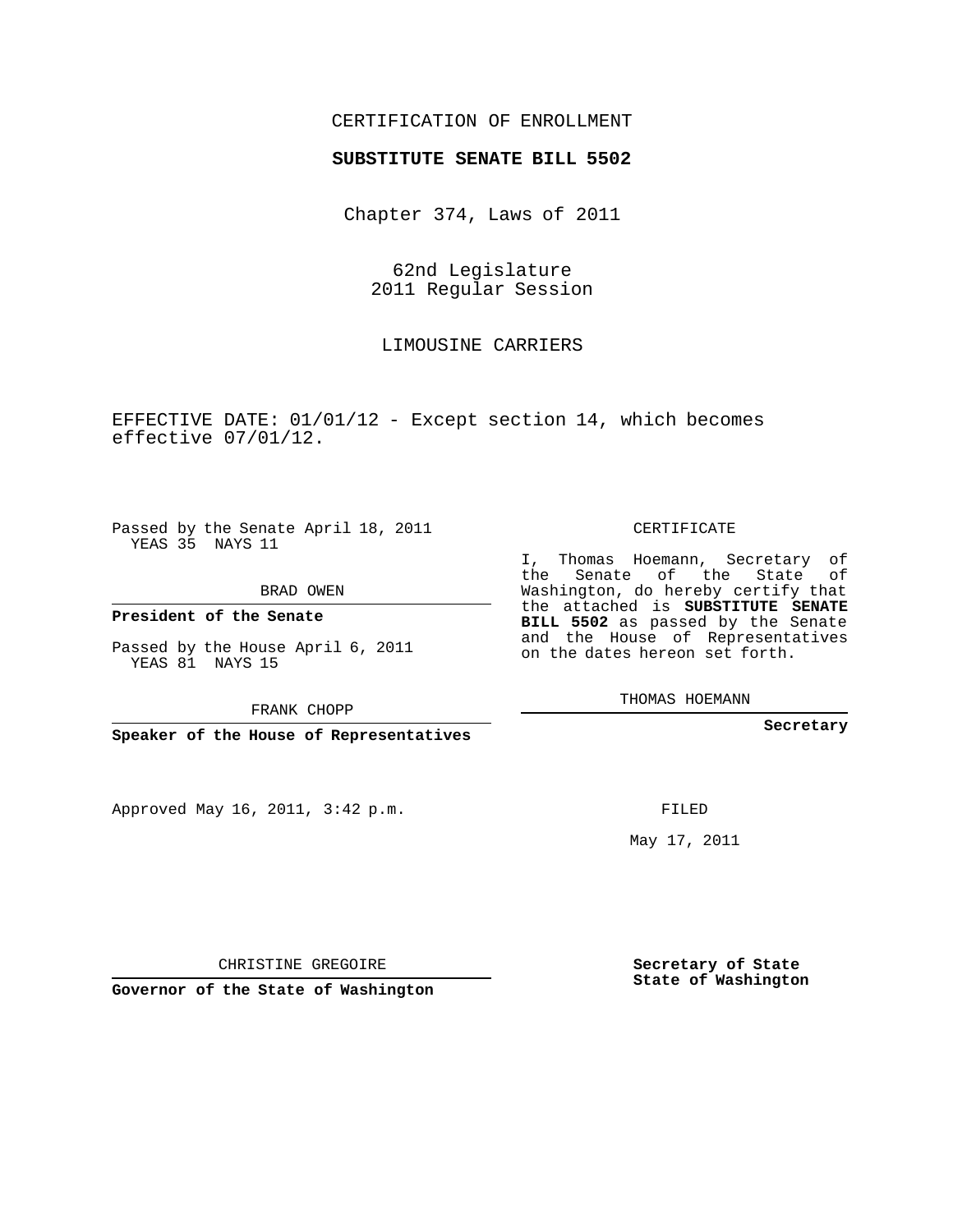## **SUBSTITUTE SENATE BILL 5502** \_\_\_\_\_\_\_\_\_\_\_\_\_\_\_\_\_\_\_\_\_\_\_\_\_\_\_\_\_\_\_\_\_\_\_\_\_\_\_\_\_\_\_\_\_

\_\_\_\_\_\_\_\_\_\_\_\_\_\_\_\_\_\_\_\_\_\_\_\_\_\_\_\_\_\_\_\_\_\_\_\_\_\_\_\_\_\_\_\_\_

AS AMENDED BY THE HOUSE

Passed Legislature - 2011 Regular Session

## **State of Washington 62nd Legislature 2011 Regular Session**

**By** Senate Transportation (originally sponsored by Senators White, Nelson, Keiser, Ranker, Kohl-Welles, Rockefeller, Murray, Litzow, Harper, Fain, Swecker, Delvin, and Shin)

READ FIRST TIME 02/21/11.

 AN ACT Relating to the regulation, operations, and safety of limousine carriers; amending RCW 46.72A.010, 46.72A.020, 46.72A.030, 46.72A.040, 46.72A.050, 46.72A.060, 46.72A.080, 46.72A.090, 46.72A.100, 46.72A.120, and 46.72A.140; adding new sections to chapter 46.72A RCW; creating a new section; prescribing penalties; and providing effective dates.

BE IT ENACTED BY THE LEGISLATURE OF THE STATE OF WASHINGTON:

 **Sec. 1.** RCW 46.72A.010 and 1996 c 87 s 4 are each amended to read as follows:

 The legislature finds and declares that privately operated limousine transportation service is a vital part of the transportation system within the state and provides prearranged transportation services to state residents, tourists, and out-of-state business people. Consequently, the safety, reliability, and stability of privately operated limousine transportation services are matters of statewide importance. The regulation of privately operated limousine transportation services is thus an essential governmental function. Therefore, it is the intent of the legislature to permit the department and a port district in a county with a population of one million or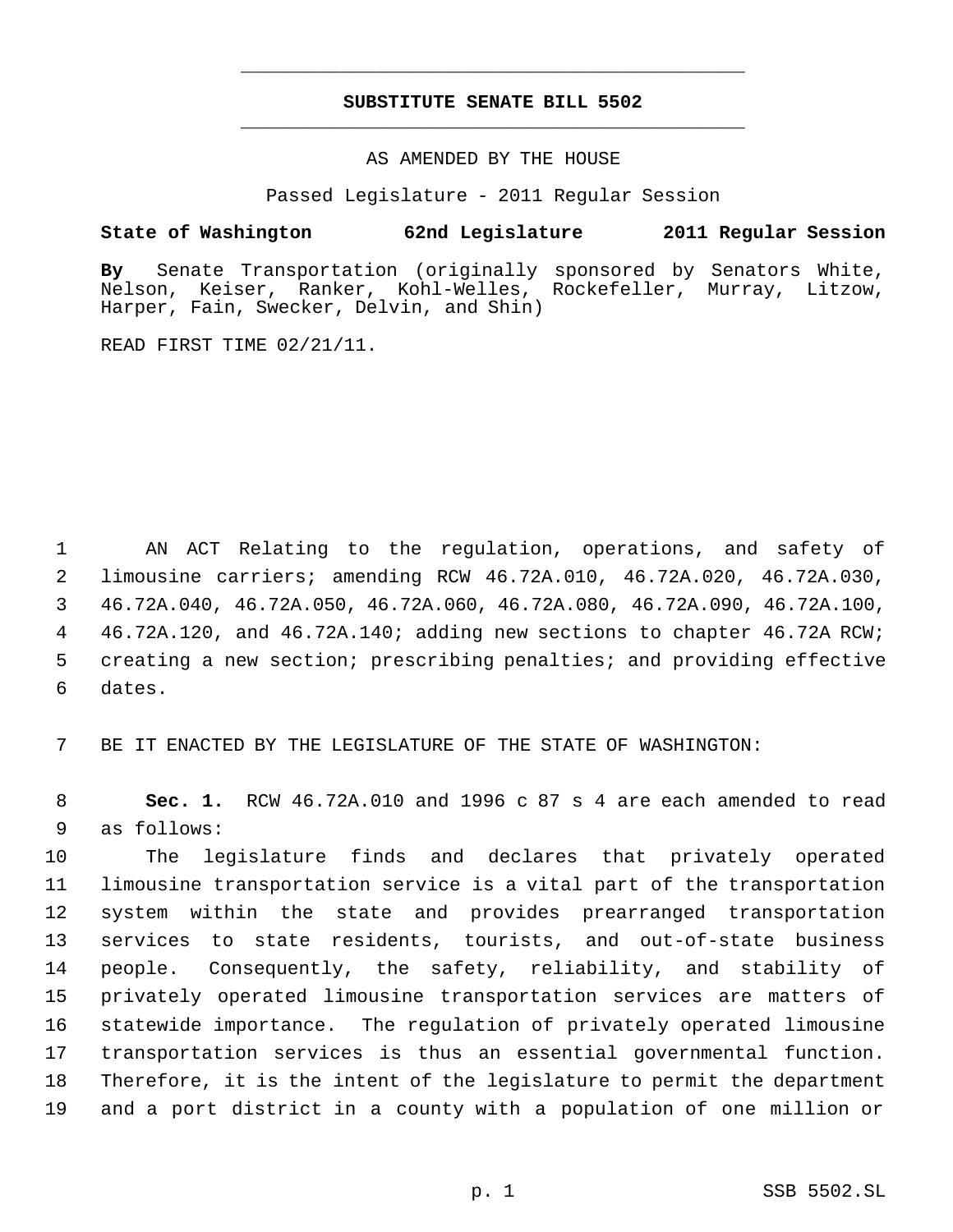more to regulate limousine transportation services without liability 2 under federal antitrust laws. It is further the intent of the legislature to authorize a city with a population of five hundred thousand or more to enforce this chapter through a joint agreement with 5 the department, and to direct the department to provide annual funding from limousine regulation-related fees that provide sufficient funds to such a city to provide delegated enforcement.

- 8 **Sec. 2.** RCW 46.72A.020 and 1996 c 87 s 5 are each amended to read 9 as follows:
- 10 (All limousine carriers must operate from a main office and may 11 have satellite offices. However, no office may be solely in a vehicle 12 of any type. All arrangements for the carrier's services must be made 13 through its offices and dispatched to the carrier's vehicles.))
- 14 (1) Contact by a customer or customer's agent to engage the 15 services of a carrier's limousine must be initiated by a customer or 16 customer's agent at a time and place different from the customer's time 17 and place of departure. The fare for service must be agreed upon prior 18 to departure. Under no circumstances may customers or customers' 19 agents make arrangements ((for immediate rental of a carrier's vehicle 20 with the driver of the vehicle)) to immediately engage the services of 21 a carrier's limousine with the chauffeur, even if the ((driver)) 22 chauffeur is an owner or officer of the company, with the single 23 exception of stand-hail limousines only at a facility owned and 24 operated by a port district in a county with a population of one 25 million or more that are licensed and restricted by the rules and 26 policies set forth by the port district.
- 27 (2) At the time of the conduct of the commercial limousine 28 business, the chauffeur of a limousine and the limousine carrier 29 business must possess written or electronic records substantiating the 30 prearrangement of the carrier's services for any customer carried for 31 compensation, except for vehicles meeting the requirements of the 32 exception for stand-hail limousines described in subsection (1) of this 33 section. Limousine carriers and limousine chauffeurs operating as an 34 independent business must list a physical address on their master 35 business license where records substantiating the prearrangement of the 36 carrier's services may be reviewed by an enforcement officer. A 37 limousine carrier must retain these records for a minimum of one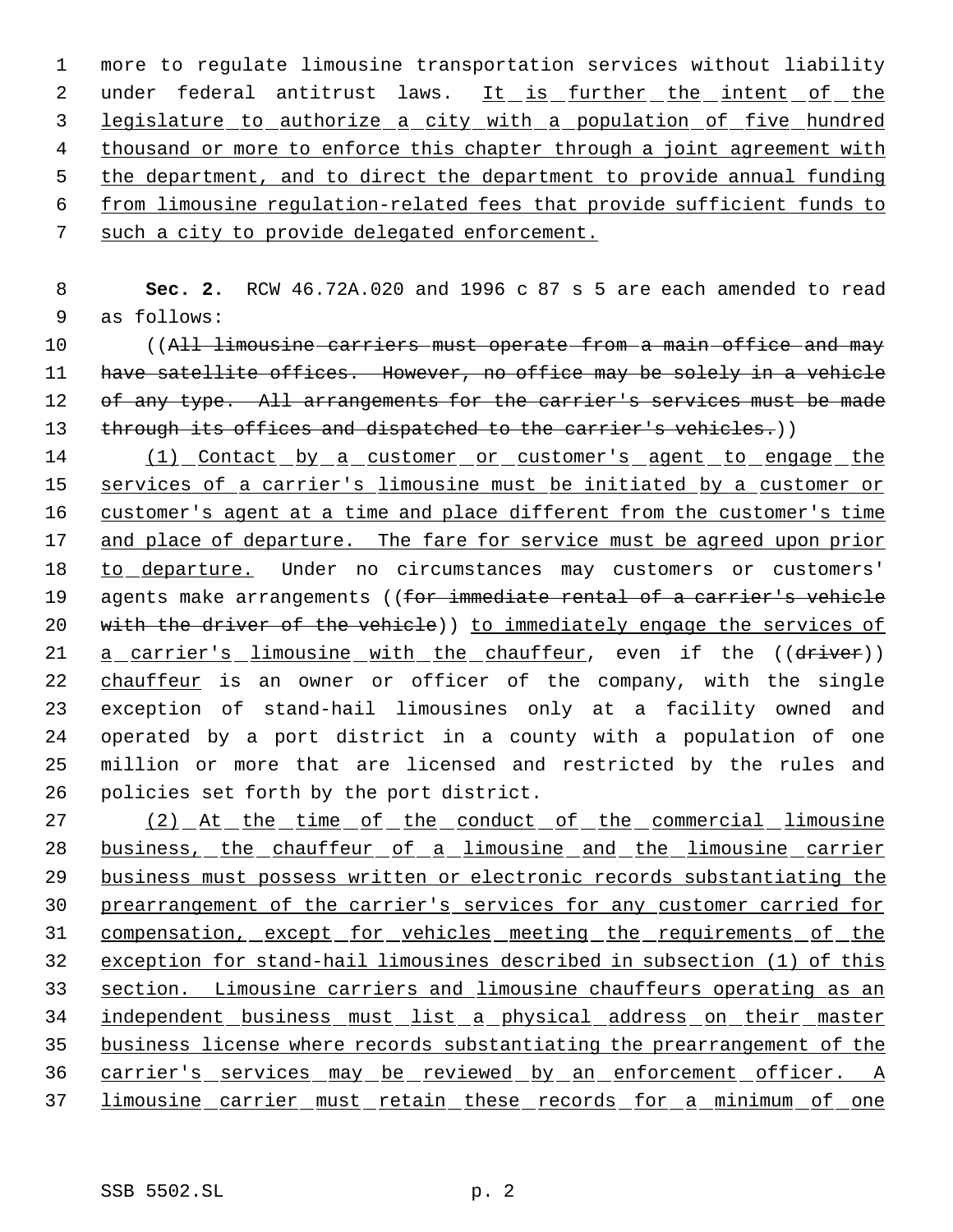1 calendar year, and failure to do so is a class 3 civil infraction against the carrier for each record that is missing or fails to include all of the information described in rules adopted under subsection (4) of this section. (3) Limousine carriers and limousine chauffeurs operating as an independent business must list a telephone or pager number that is used 7 to prearrange the carrier's services for any customer carried for compensation. (4) The department shall adopt rules specifying the content and 10 retention schedule of the records required for compliance with subsection (2) of this section. (5) The failure of a chauffeur who is operating a limousine to 13 immediately provide, on demand by an enforcement officer, written or electronic records required by the department substantiating the 15 prearrangement of the carrier's services for any customer carried for 16 compensation, except for limousines meeting the requirements of the 17 exception for stand-hail limousines described in subsection (1) of this section, is a class 2 civil infraction and is subject to monetary penalties under RCW 7.80.120. It is a class 1 civil infraction for a 20 repeat offense under this subsection during the same calendar year. (6) The department shall define by rule conditions under which a

 chauffeur is considered to be operating a limousine, including when the limousine is parked in a designated passenger load zone.

 **Sec. 3.** RCW 46.72A.030 and 1996 c 87 s 6 are each amended to read as follows:

 (1) The department, in conjunction with the Washington state patrol, shall regulate limousine carriers with respect to entry, safety of equipment, chauffeur qualifications, and operations. The department shall adopt rules and require such reports as are necessary to carry 30 out this chapter. The department may develop penalties for failure to comply with this section.

 (2) In addition, a port district in a county with a population of one million or more may regulate limousine carriers with respect to entry, safety of equipment, chauffeur qualifications, and operations. The county in which the port district is located may adopt ordinances and rules to assist the port district in enforcement of limousine regulations only at port facilities. In no event may this be construed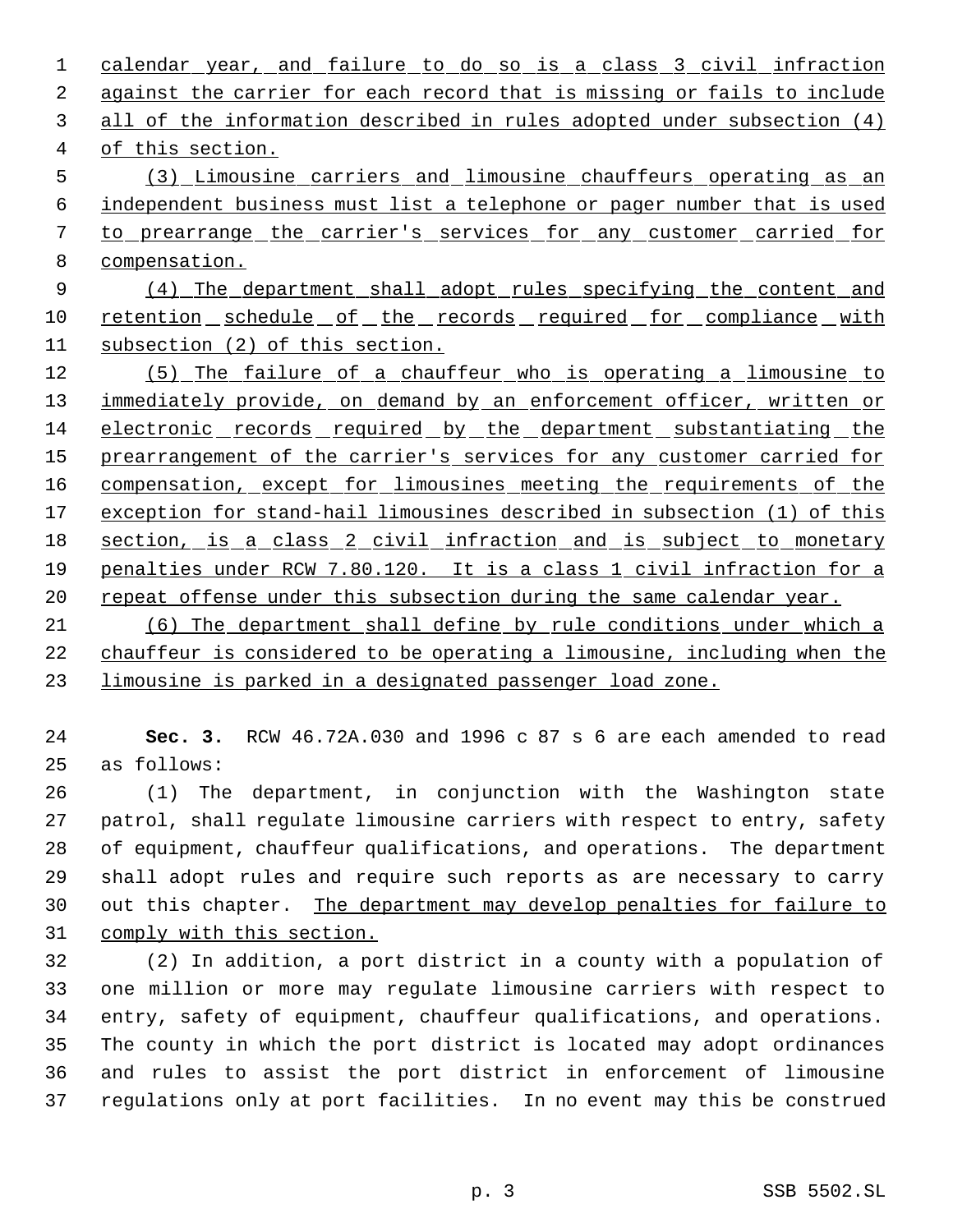to grant the county the authority to regulate limousines within its jurisdiction. The port district may not set limousine rates, but the limousine carriers shall file their rates and schedules with the port district if requested.

 (3) The department, a port district in a county with a population of at least one million, or a county in which the port district is located may enter into cooperative agreements for the joint regulation of limousines.

 (4) The department and a city with a population of five hundred thousand or more may enter into cooperative agreements as provided in 11 section 12 of this act, subject to the limitations set forth in RCW 46.72A.130.

13 (5) The Washington state patrol shall annually conduct a vehicle 14 inspection of each limousine licensed under this chapter, except when 15 a port district ((regulates)), or a city with a population of five 16 hundred thousand or more, enforces limousine carrier((s)) regulations 17 under subsection (2)  $or (4)$  of this section, that port district or 18 county in which the port ((<del>[district]</del>)) district is located ((shall)), 19 or a city with a population of five hundred thousand or more, may 20 conduct the annual limousine vehicle inspection and random limousine 21 vehicle inspections in conjunction with limousine regulation 22 enforcement activities, provided that the inspection criteria and fees 23 are substantially the same regardless of the authority conducting the 24 inspection. Random limousine vehicle inspections may not be conducted 25 while the limousine contains customers. The state patrol, the city, or 26 the port district( $(-$  or the county)) conducting the annual limousine 27 vehicle inspection may impose an annual vehicle inspection fee and 28 reinspection fee. A carrier must pay a reinspection fee if a limousine 29 fails inspection for compliance with vehicle standards and is 30 reinspected. If the limousine passes the first reinspection within 31 thirty days of failing the original inspection, all of the reinspection 32 <u>fee must be refunded to the carrier. However, refunds are not</u> 33 available for subsequent reinspections. While a limousine is licensed 34 by the department for commercial limousine use, failure to comply with 35 vehicle inspection standards, established by the department by rule, is 36 a class 3 civil infraction against the carrier, with monetary penalties 37 against the carrier as specified in RCW 7.80.120, for each violation of 38 a safety requirement. It is a class 4 civil infraction for each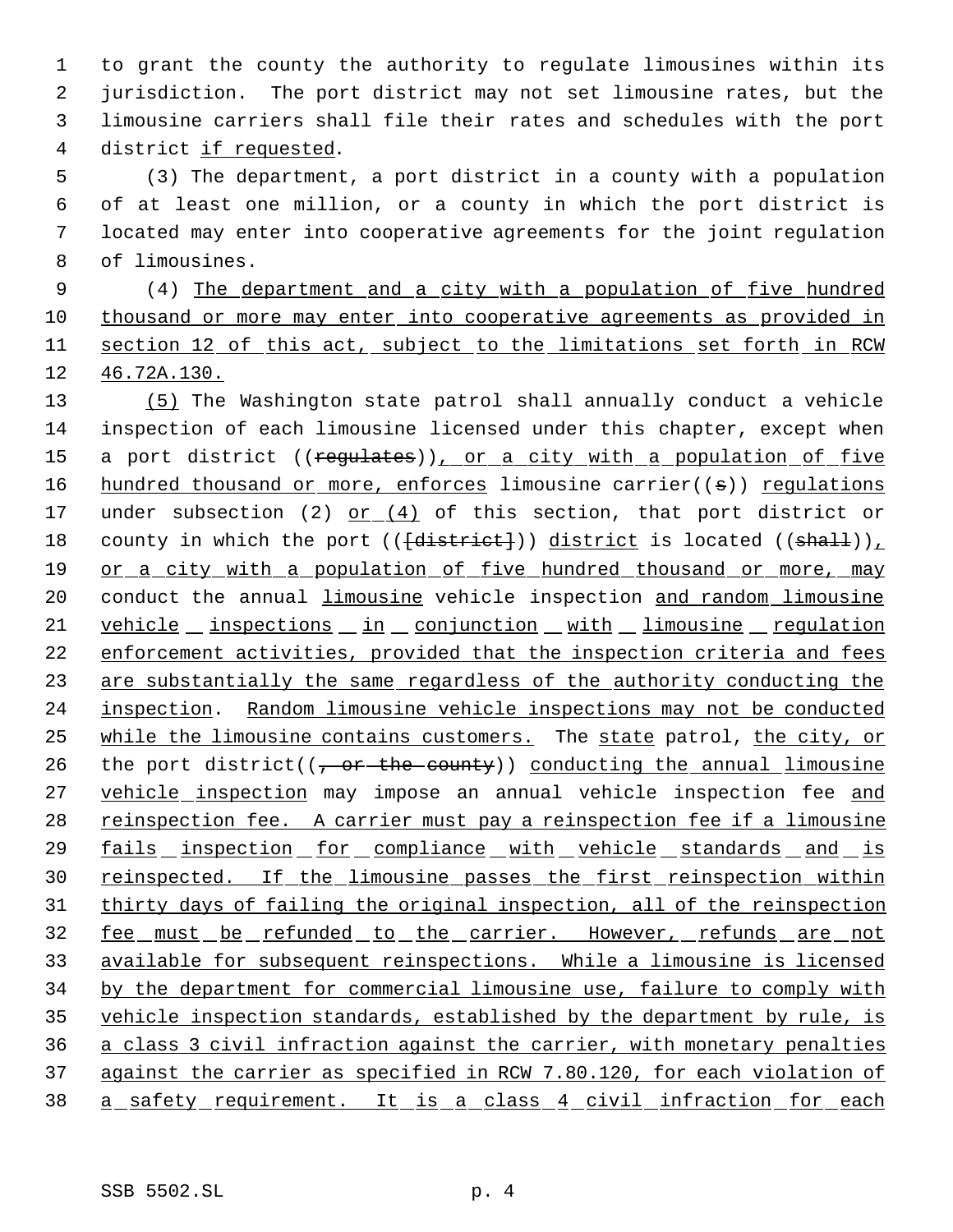1 violation of other vehicle standards, with monetary penalties against 2 the carrier as specified in RCW 7.80.120, and the limousine vehicle 3 certificate must be summarily suspended until safety violations of 4 vehicle standards are corrected and the limousine is reinspected.

 5 **Sec. 4.** RCW 46.72A.040 and 1996 c 87 s 7 are each amended to read 6 as follows:

 Except when a port district regulates limousine carriers under RCW 46.72A.030 or a city with a population of five hundred thousand or more is authorized under section 12 of this act to enforce state laws or 10 rules applicable to limousine carriers, limousines, and chauffeurs, 11 subject to the limitations set forth in section 12 of this act, the state of Washington fully occupies and preempts the entire field of regulation over limousine carriers as regulated by this chapter. Cities, towns, and counties or other municipalities may enact only those laws and ordinances relating to limousine carriers that are consistent with this chapter.

17 **Sec. 5.** RCW 46.72A.050 and 1996 c 87 s 8 are each amended to read 18 as follows:

19 (1) No limousine carrier may operate a limousine upon the highways 20 of this state without first ((obtaining a business license from the 21 department. The applicant shall forward an application for a business 22 license to the department along with a fee established by rule. Upon 23 approval of the application, the department shall issue a business 24 license - and - unified - business - identifier - authorizing - the - carrier - to 25 operate-limousines-upon-the-highways-of-this-state)) being properly 26 registered as a business in Washington and having been issued a unified 27 business identifier.

28 (2) In addition, a limousine carrier shall (( $\frac{1}{2}$ ) obtain(( $\frac{1}{7}$ ) 29 upon payment of the appropriate fee,)) from the department a limousine 30 carrier license for the business and a ((vehicle)) limousine vehicle 31 certificate for each limousine operated by the carrier. The limousine 32 carrier license and limousine vehicle certificates must be renewed 33 through the department annually or as may be required by the 34 department. The department shall establish by rule the procedure for 35 obtaining, and the fees for, the limousine carrier license and 36 limousine vehicle certificate. It is a class 1 civil infraction, with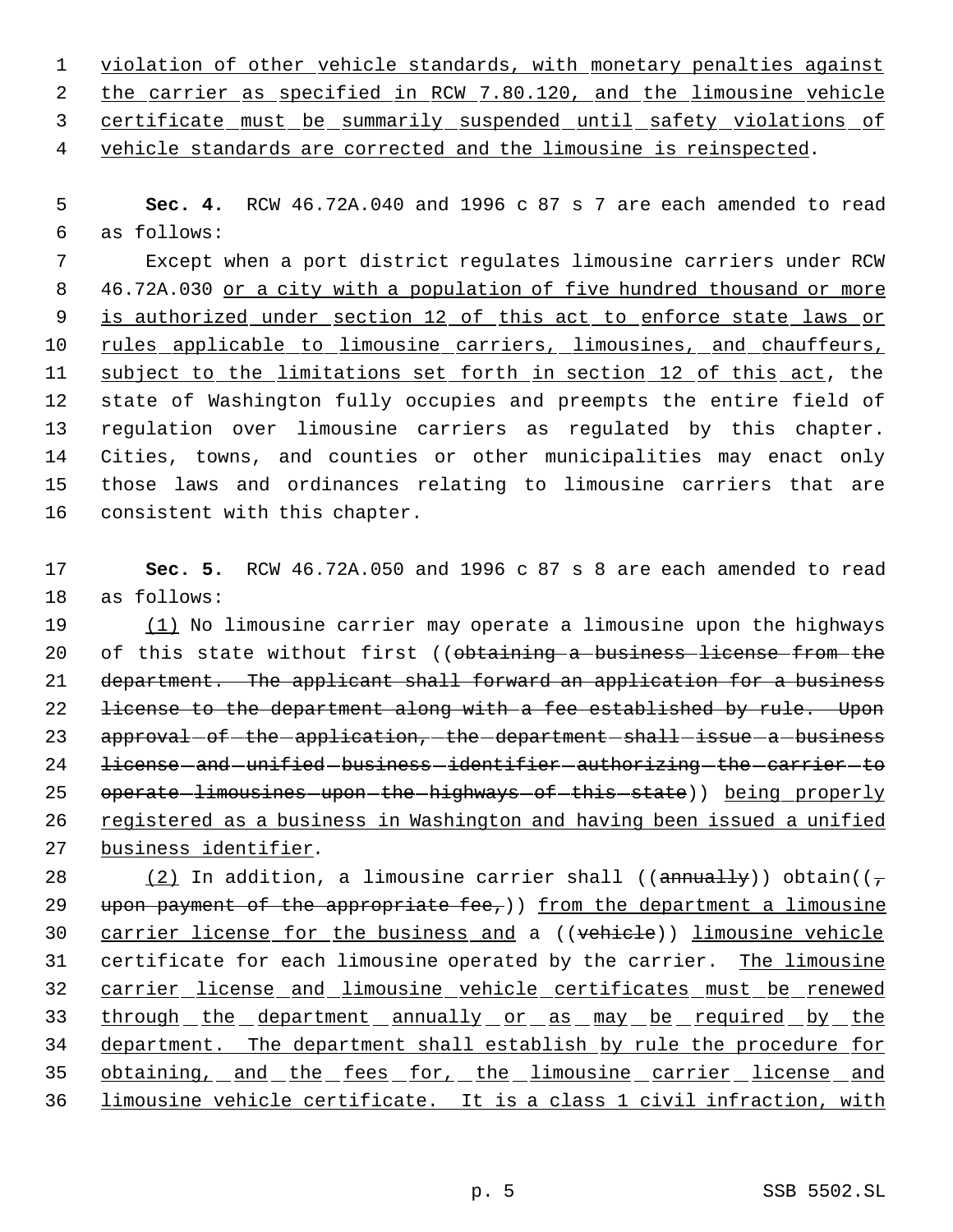1 monetary penalties against the carrier as specified in RCW 7.80.120, for each day that a limousine is operated without a valid limousine carrier license or valid limousine vehicle certificate required under this subsection.

 **Sec. 6.** RCW 46.72A.060 and 2003 c 53 s 251 are each amended to read as follows:

 (1) The department shall require limousine carriers to obtain and continue in effect, liability and property damage insurance from a company licensed to sell liability insurance in this state for each limousine used to transport persons for compensation.

11 (2) The department shall fix ((the amount of)) by rule coverages 12 and limits, and prohibit provisions that limit coverage, for the insurance policy or policies, giving consideration to the character and amount of traffic, the number of persons affected, and the degree of danger that the proposed operation involves. The limousine carrier must maintain the liability and property damage insurance in force on 17 each ((motor-propelled vehicle while so used)) limousine while licensed by the department.

 (3) Failure to file and maintain in effect the insurance required 20 under this section is a gross misdemeanor and the limousine vehicle 21 certificate must be summarily suspended. It is a class 1 civil 22 infraction, with monetary penalties against the carrier as specified in 23 RCW 7.80.120, for each day that a carrier operates a limousine with a summarily suspended limousine vehicle certificate.

 **Sec. 7.** RCW 46.72A.080 and 1997 c 193 s 1 are each amended to read as follows:

 (1) No limousine carrier may advertise without listing the carrier's unified business identifier issued by the department in the advertisement and specifying the type of service offered as provided in RCW 46.04.274. No limousine carrier may advertise or hold itself out to the public as providing taxicab transportation services.

 (2) All advertising, contracts, correspondence, cards, signs, posters, papers, and documents that show a limousine carrier's name or address shall list the carrier's unified business identifier and the type of service offered. The alphabetized listing of limousine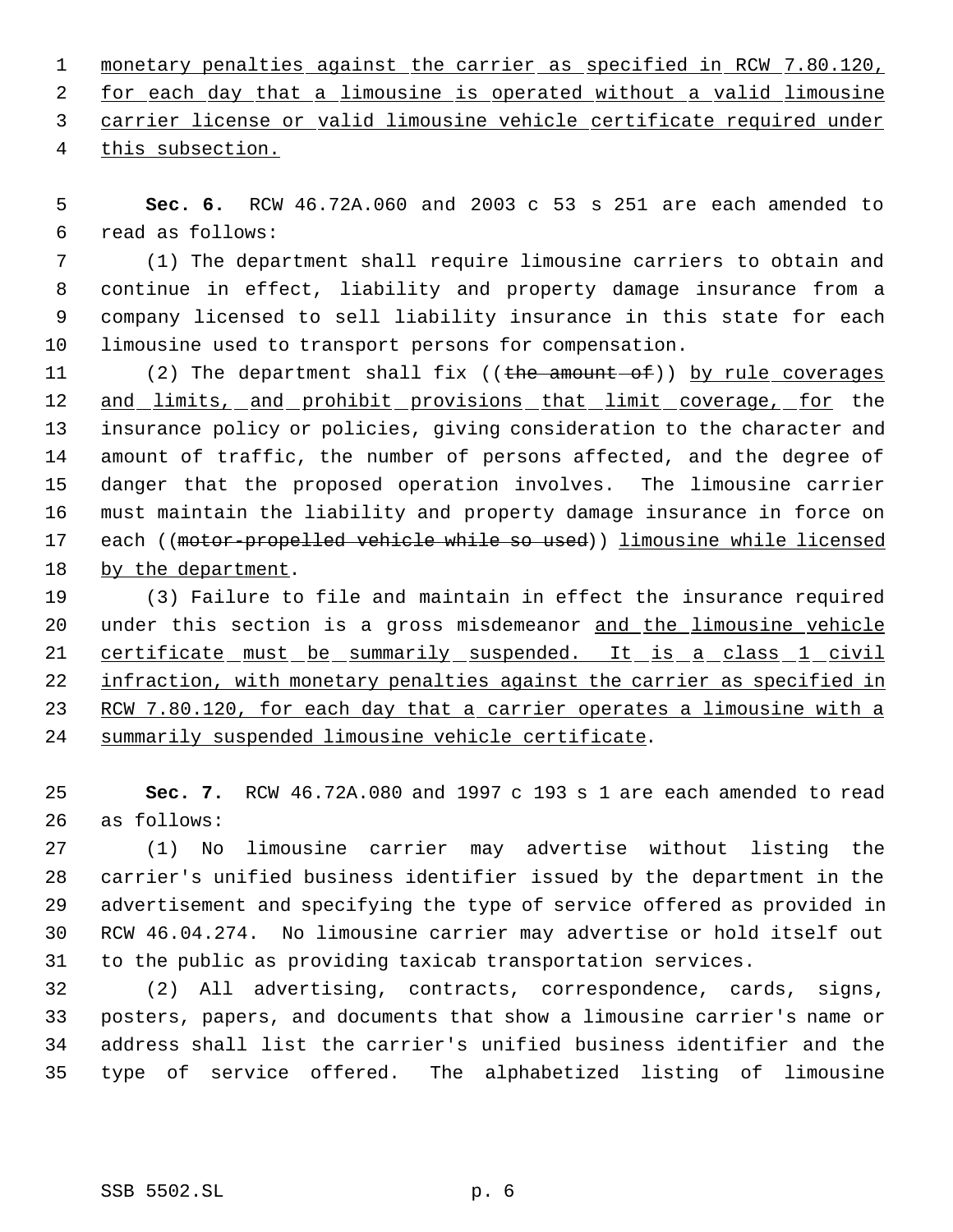carriers appearing in the advertising sections of telephone books or other directories and all advertising that shows the carrier's name or address must show the carrier's current unified business identifier.

 (3) Advertising in the alphabetical listing in a telephone directory need not contain the carrier's certified business identifier.

 (4) ((Advertising by electronic transmission need not contain the carrier's unified business identifier if the carrier provides it to the person selling the advertisement and it is recorded in the advertising 9 contract.

 $(5)$ ) It is a (( $\frac{45}{10}$ ) if  $\frac{5}{10}$  and  $\frac{1}{10}$  is a fine of up to five thousand dollars per violation, for a person to (a) falsify a unified business identifier or use a false or inaccurate unified 13 business identifier; (b) fail to specify the type of service offered;  $((\sigma \cdot \dot{r}))$  (c) advertise or otherwise hold itself out to the public as providing taxicab transportation services in connection with a 16 solicitation or identification as an authorized limousine carrier; or (d) conduct commercial limousine business without a valid limousine carrier license or valid limousine vehicle certificate as required under this chapter, unless licensed as a charter party carrier under chapter 81.70 RCW.

21 (5) If the basis for the violation is advertising, each advertisement reproduced, broadcast, or displayed via a particular medium constitutes a separate violation.

 (6) In deciding the amount of penalty to be imposed per violation, the department shall consider the following factors:

 (a) The carrier's willingness to comply with the department's rules under this chapter; and

28 (b) The carrier's history with respect to compliance with this section.

 (7) It is a class 1 civil infraction, with monetary penalties against the chauffeur as specified in RCW 7.80.120, for a chauffeur to: (a) Solicit or assign customers directly or through a third party for immediate, nonprearranged limousine service pick up as described in section 2(1) of this act; or

35 (b) Offer payment to a third party to solicit customers for limousine service pick up without current copies of a written contract 37 regarding such services on file at the third party's business. Copies of the current written contract must be stored and made available on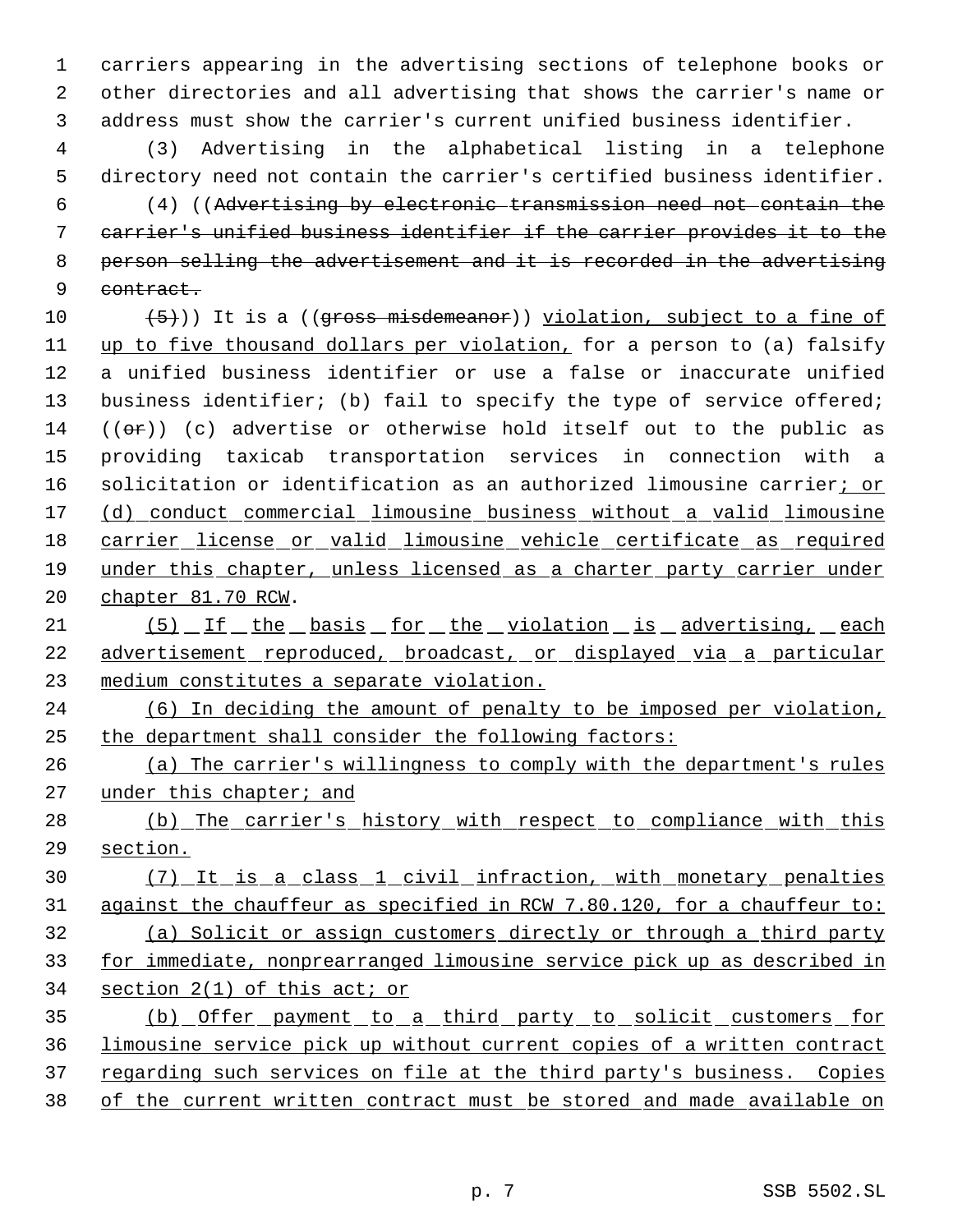1 both the third party's and limousine carrier's business premises. 2 Limousine vehicles engaged in the services detailed in the contract 3 must carry a certificate verifying existence of a current contract 4 between the parties. The certificate must contain a general 5 description of the agreement, including initial and expiration dates. 6 A written contract may not allow for immediate, nonprearranged 7 limousine service pick up. 8 (8) It is a class 1 civil infraction, with monetary penalties 9 against the individual as specified in RCW 7.80.120, for an individual 10 to: 11 (a) Accept payment to solicit or assign customers on the behalf of 12 a chauffeur for immediate, nonprearranged limousine service pick up as 13 described in section 2(1) of this act; or 14 (b) Accept payment to solicit customers for limousine service pick 15 up without current copies of a written contract regarding such services 16 on file at the third party's business. Copies of the current written 17 contract must be stored and made available on the third party's 18 business premises and in any limousine engaged in the services detailed 19 in the contract. A written contract may not allow for immediate, 20 nonprearranged limousine service pick up.

21 **Sec. 8.** RCW 46.72A.090 and 1996 c 87 s 12 are each amended to read 22 as follows:

23 (1) The limousine carrier shall ((certify)), before a chauffeur 24 operates a limousine, provide proof in a form approved by the 25 department to the appropriate regulating authority that each chauffeur 26 hired to operate a limousine meets the following criteria administered 27 or monitored by the department or an authority approved by the 28 department:  $((+1))$  (a) Is at least twenty-one years of age;  $((+2))$ 29 (b) holds a valid Washington state driver's license;  $((+3+))$  (c) has 30 successfully completed a training course approved by the department; 31  $((+4))$   $(d)$  has successfully passed a written examination which, to the 32 greatest extent practicable, the department must administer in the 33 applicant's language of preference;  $((+5))$  (e) has successfully 34 completed a background check performed by the Washington state patrol 35 or a credentialing authority approved by the department that meets 36 standards adopted by rule by the department; (f) has passed an initial 37 test and is participating in a random testing program designed to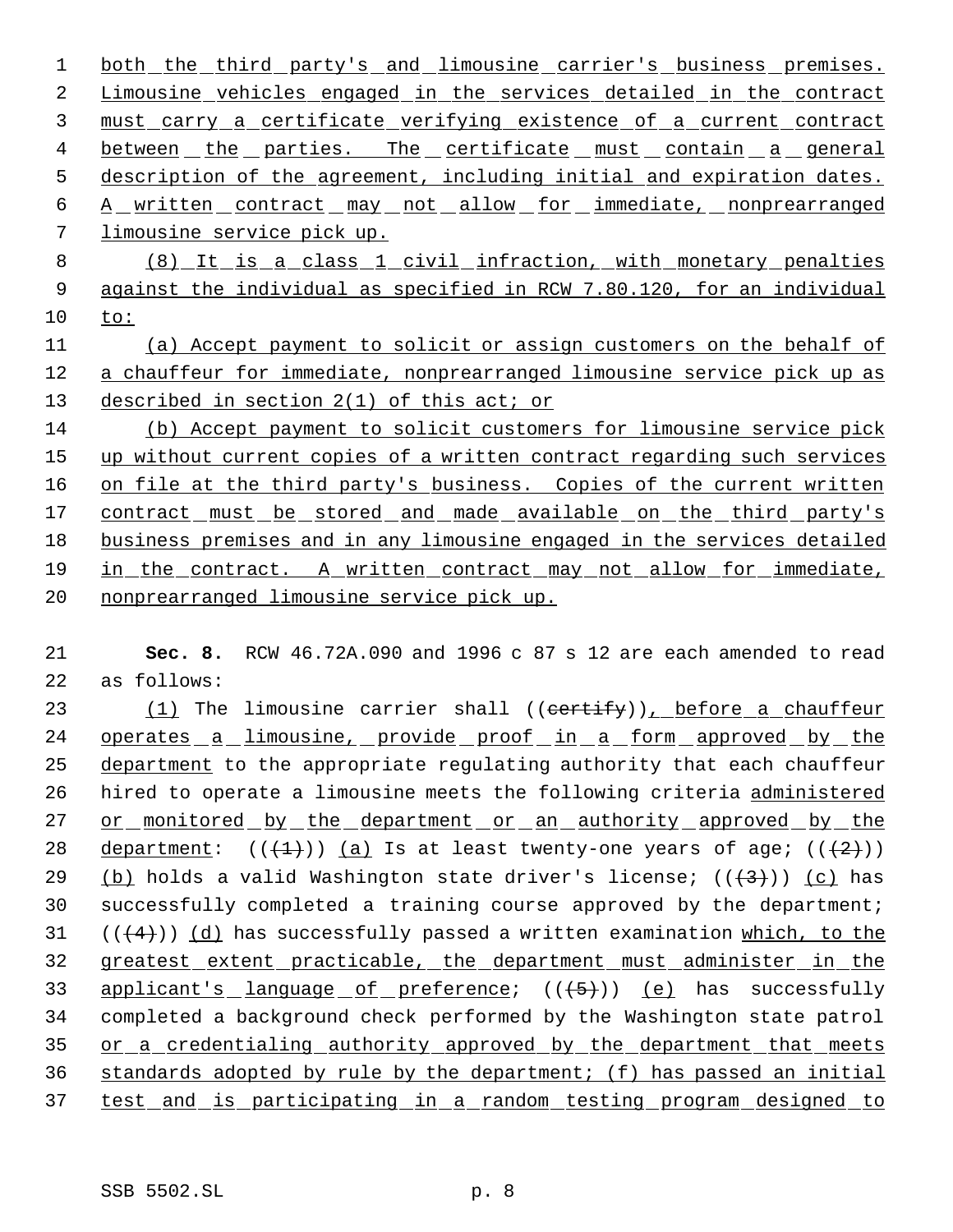1 detect the presence of any controlled substances determined by the 2 department; (g) has a satisfactory driving record that meets moving accident and moving violation conviction standards adopted by rule by 4 the department; and  $((+6))$  (h) has submitted a medical certificate certifying the individual's fitness as a chauffeur. Upon initial 6 application and every (( $t$ hree)) two years thereafter, a chauffeur must file a physician's certification with the limousine carrier validating the individual's fitness to drive a limousine. The department shall 9 determine by rule the scope of the examination and standards for denial 10 based upon the chauffeur's physical examination. The director may 11 require a chauffeur to ((be-reexamined-at-any-time)) undergo an 12 additional controlled substance test or physical examination if the 13 chauffeur has failed a controlled substance test or his or her physical fitness has been called into question.

 (2)The limousine carrier shall keep on file and make available for inspection all documents required by this section.

 **Sec. 9.** RCW 46.72A.100 and 2002 c 86 s 295 are each amended to read as follows:

 The director may impose any of the sanctions specified in RCW 18.235.110 for unprofessional conduct as described in RCW 18.235.130 or if one of the following is true of a chauffeur hired to drive a limousine, including where such a chauffeur is also the carrier: (1) The person has been convicted of an offense of such a nature as to indicate that he or she is unfit to qualify as a chauffeur; (2) the 25 person is guilty of committing (( $t$ wo-or-more)) an offense( $(s)$ ) for which mandatory revocation of a driver's license is provided by law; (3) the person has been convicted of vehicular homicide or vehicular 28 assault; (4) the person is intemperate or addicted to narcotics; or (5) the person, while participating in a random testing program designed to detect the presence of any controlled substances determined by the department under RCW 46.72A.090, is found to have taken one of the controlled substances determined by the department without a valid and current prescription from a licensed physician.

 **Sec. 10.** RCW 46.72A.120 and 1996 c 87 s 15 are each amended to read as follows:

The department may adopt and enforce such rules, including the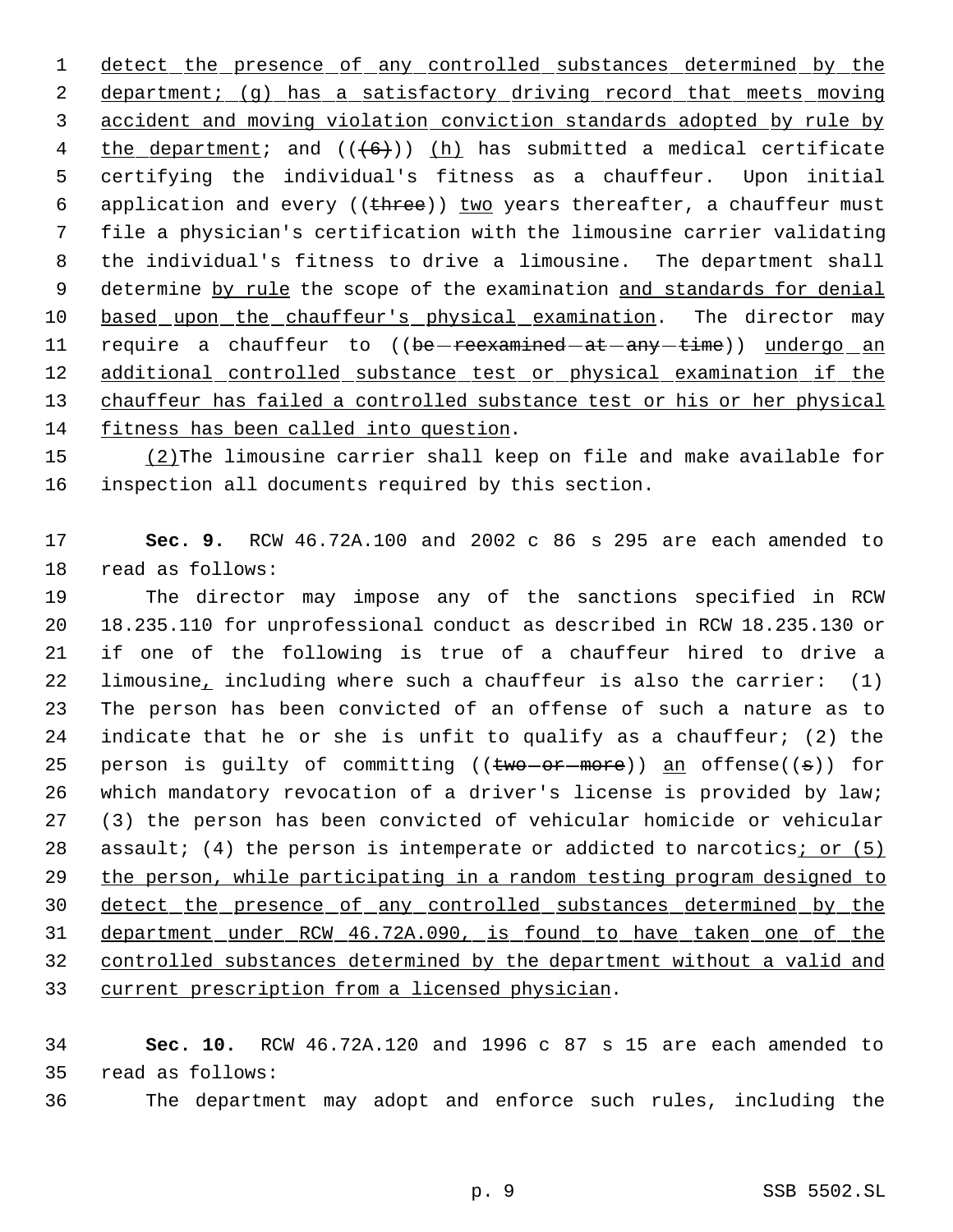setting of fees, as may be consistent with and necessary to carry out this chapter. The fees must approximate the cost of administration. Any fee related to limousine vehicle certificates must not exceed 4 seventy-five dollars. Any fee related to a limousine carrier license 5 for a business must not exceed three hundred fifty dollars. Any fee related to limousine vehicle inspections must not exceed twenty-five dollars.

 **Sec. 11.** RCW 46.72A.140 and 2002 c 86 s 296 are each amended to read as follows:

 The uniform regulation of business and professions act, chapter 18.235 RCW, governs unlicensed practice, the issuance and denial of 12 licenses, and the discipline of licensees under this chapter by the department.

 NEW SECTION. **Sec. 12.** A new section is added to chapter 46.72A RCW to read as follows:

 (1) The department may enter into cooperative agreements with cities with populations of five hundred thousand or more for the purpose of enforcing state laws or rules applicable to limousine carriers and chauffeurs. This power to enforce includes the right to adopt local limousine laws by city ordinance that are consistent with this chapter and the right to impose monetary penalties by civil infraction as provided in this chapter.

 (2) In addition, the following specific authority and limitations to city enforcement must be included:

 (a) City enforcement officers may conduct street enforcement 26 activity consistent with this chapter;

 (b) City enforcement officers may conduct inspections of limousines to verify compliance with limousine standards adopted by rule by the department and, if the carrier requests, conduct annual limousine vehicle inspections in lieu of an inspection conducted by the Washington state patrol. The city may receive all limousine inspection or reinspection fees for inspections conducted by city enforcement officers;

 (c) A city may require that any limousine carrier dispatching a limousine to pick up passengers within the incorporated area of the city to maintain on file with the city insurance documents that meet